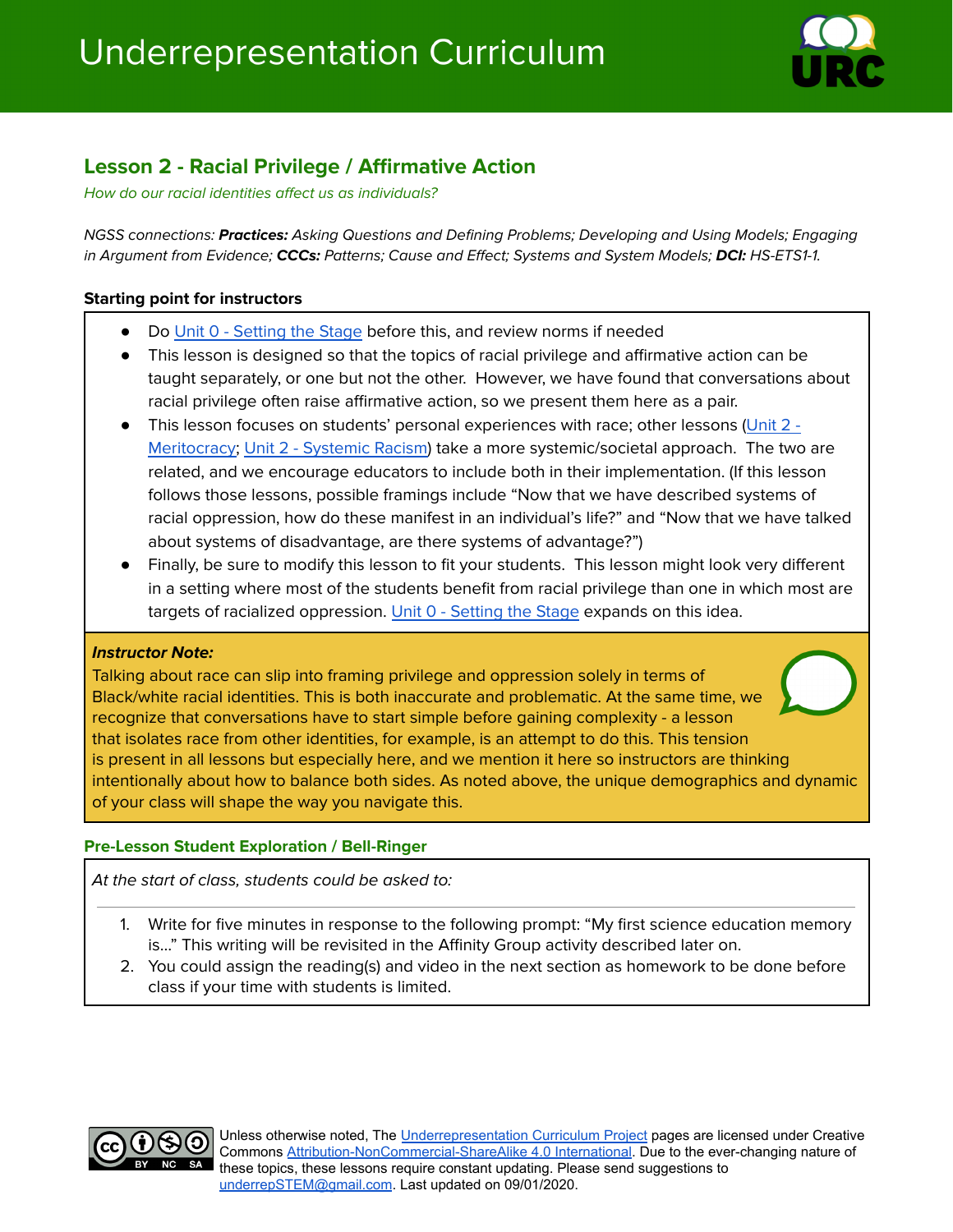Reflecting on White Privilege Reading [15-20 minutes]

For homework, or at the start of the class, students read an article describing white privilege. Note: privilege is a topic on which extensive excellent resources exist - see Lesson Plan [Resources](https://docs.google.com/document/d/1spYdXYyaOiOSJF0kQZ1XJxn_-EbWFxW7kezSsSPQkJg/edit#heading=h.wr09lkkbf6fl).

- ["Unpacking](https://psychology.umbc.edu/files/2016/10/White-Privilege_McIntosh-1989.pdf) the Invisible Knapsack" by Peggy McIntosh
- "What I Said When My White Friend Asked for My Black Opinion on White [Privilege"](https://goodblacknews.org/2016/07/14/editorial-what-i-said-when-my-white-friend-asked-for-my-black-opinion-on-white-privilege/) by Lori Lakin [Hutcherson](https://goodblacknews.org/2016/07/14/editorial-what-i-said-when-my-white-friend-asked-for-my-black-opinion-on-white-privilege/)
- "How Does Race Shape The Lives of White People" by Robin [DiAngelo](https://drive.google.com/file/d/1Frd8GDy0ymyKDFt39tK5xCh6XK8GKm3j/view?usp=sharing)

In class, we ask students to choose a quotation from the article that they read and then write a response that reflects their personal experience. (Optional: To narrow the focus of the class, ask students to choose from [this](https://docs.google.com/document/d/1Fw9AK-Sp0BIN8peslM08wGIwUGV2CHS9XYufWqTo1Js/edit?usp=sharing) list, which can be shared or projected, or from quotations of the instructor's choosing.)

We then group students by quotation choice - so they are talking with others who made the same choice - and give them time to share out. If time allows, you can ask each group to share out with the larger group

Optional: How Does Race Affect Us All? [10-15 min]

We sometimes find it useful to include an activity that helps students to see that race affects all students (though not in the same way). Options include:

1. A [Stand](https://docs.google.com/document/d/1YfzoT1KccTlEVdvCO8QBqZ1HpoIVRwbzfomewf92quE/edit#bookmark=id.82e5nmzhdbvg) Up Slips activity, in which the prompts illustrate how students' experiences are shaped by their race.

**Please be honest as you check each statement that applies to you. We will be looking at the results anonymously.**

- **\_\_\_\_** I have felt proud of my racial identity.
- **Thank** 1 have felt embarrassed by my racial identity.
- \_\_\_\_ I have been discriminated against because of my racial identity.
- \_\_\_\_ I have benefited from my racial identity.
- \_\_\_\_ I believe that racial bias exists here at our school.
- \_\_\_\_ I have acted in a way that was biased towards one race or another.

A question I have is:

2. An [Anonymous](https://docs.google.com/document/d/1YfzoT1KccTlEVdvCO8QBqZ1HpoIVRwbzfomewf92quE/edit#bookmark=id.z2tzazp356jq) Poll in which students respond to the prompt: "What's hard about talking about race?"

In either case, the activity will give the facilitator an entry point into a daunting conversation, and an opportunity for students to see the Discussion Norm of "We're All In This Together" made real.

**Instructor Note:**



Unless otherwise noted, The *[Underrepresentation Curriculum](https://underrep.com/) Project* pages are licensed under Creative Commons [Attribution-NonCommercial-ShareAlike 4.0 International](https://creativecommons.org/licenses/by-nc-sa/4.0/). Due to the ever-changing nature of these topics, these lessons require constant updating. Please send suggestions to [underrepSTEM@gmail.com](mailto:underrepSTEM@gmail.com). Last updated on 09/01/2020.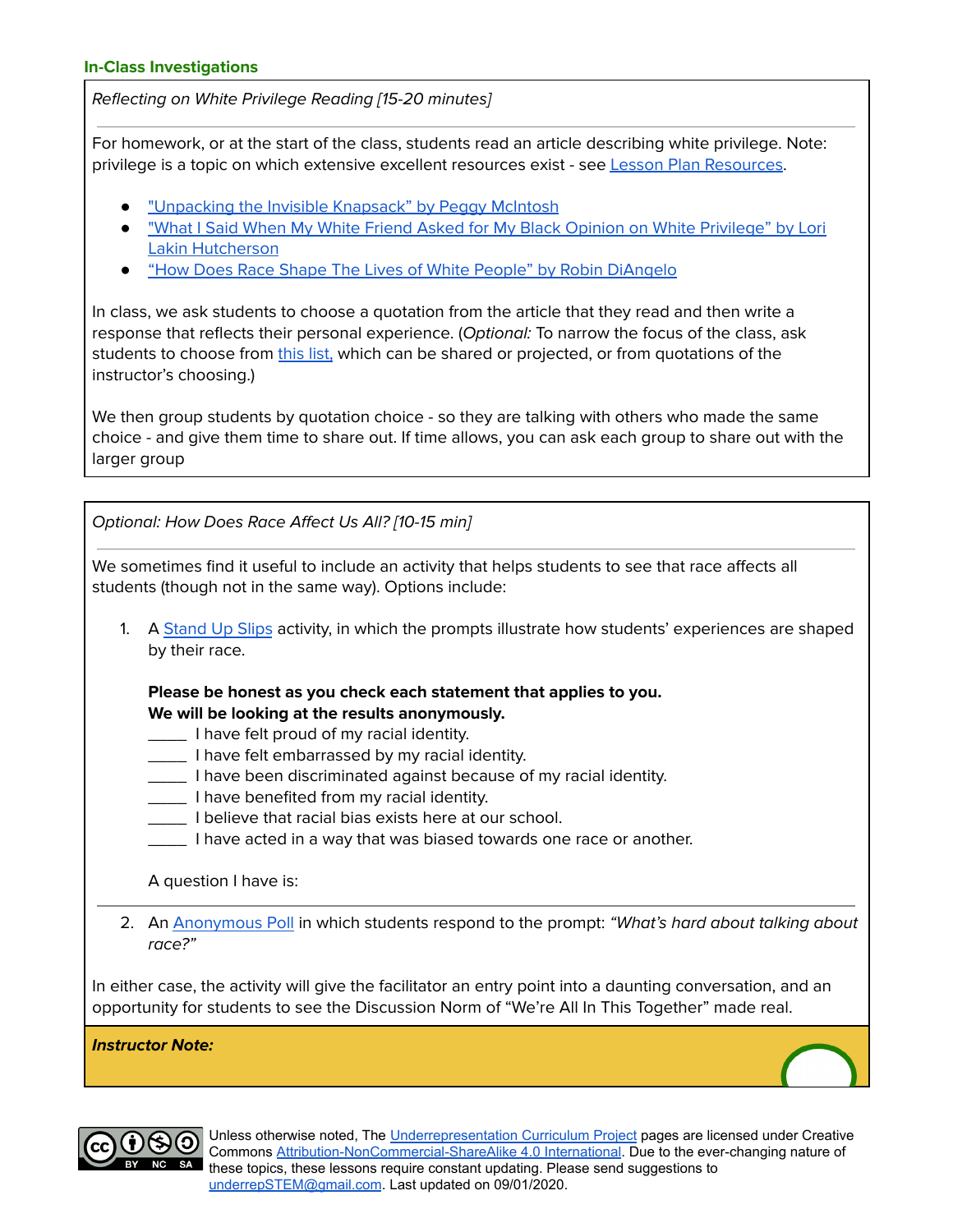It is important for the facilitator to frame this entire lesson in a way that helps students to engage. How you do so depends on your context, your identities, and the nature of your students' prior discourse about race. Some things that you could touch on include:

- A personal reflection about your motivation to have this conversation
- A personal anecdote about how race has shaped your life
- A reminder that not wanting to have difficult conversations is natural (for a range of reasons) but that we agreed to Discussion Norms to help us persist.
- A reminder that this conversation (and curriculum) is not about saying the right or politically correct thing, but learning to listen and be able to see through a certain lens.

Given the emotional nature of personal conversations about race, we like to have the [Emotional](https://docs.google.com/document/d/1YfzoT1KccTlEVdvCO8QBqZ1HpoIVRwbzfomewf92quE/edit#heading=h.ateem9lny3p5) [Check-In](https://docs.google.com/document/d/1YfzoT1KccTlEVdvCO8QBqZ1HpoIVRwbzfomewf92quE/edit#heading=h.ateem9lny3p5) slips ready in case the moment calls for them.

# Affinity Groups [20 minutes]

In affinity groups, participants discuss prompts with peers who share a similar social identity (see [Unit](http://underrep.com/lessons/2-MultipleIdentities.pdf) 2 - Multiple [Identities](http://underrep.com/lessons/2-MultipleIdentities.pdf) for more on this). Since systemic racism and racial privilege affect students differently by race, we find value in using affinity groups for discussion in this lesson. [For those with questions, anti-racist educator Rosetta Eun Ryong Lee does a beautiful job of addressing common concerns [here](https://sites.google.com/a/sgs-wa.org/sgsprofessionaloutreach/Affinity_Group_FAQ.pdf?attredirects=0&d=1). Some of us also offer students the opportunity to speak in a racially heterogeneous group if they prefer - you can decide whether this is right for your context.]

If you decide to do affinity groups, start by briefly explaining why you're doing it: what you're hoping to accomplish that you couldn't in whole-class discussion, some of the benefits and dangers, and what outcomes you want to achieve. Share the groups that students can choose from, and allow them to consider which group they will join today. Broadly speaking, the basic options are White Students and Students of Color (see Instructor Note) [and, potentially, Heterogeneous Discussion, depending on whether you choose to offer that option.]

Students move to designated locations for each group. Depending on the size of your class, how many facilitators you have available, and your comfort with students speaking without a facilitator, you may ask students to break into sub-groups no larger than 7.

Share these prompts with students, remind them of Discussion Norms, and give them time to discuss.

- In what way does a system of racial privilege hurt your group?
- What do you want done to address or fix that?
- Has white privilege affected your experience as a science student? If so, how? (Look back at your "my first science memory" writing: what happens if you replace the phrase with "my first science memory as a <your racial identity> person is..."?)
- What's a question you have for the other affinity groups?
- What's one other thing you want the other affinity groups to hear?

Once the group comes back together, ask students to share out their answers to the last two questions (and anything else that they wanted to share). Depending on how much time you choose to

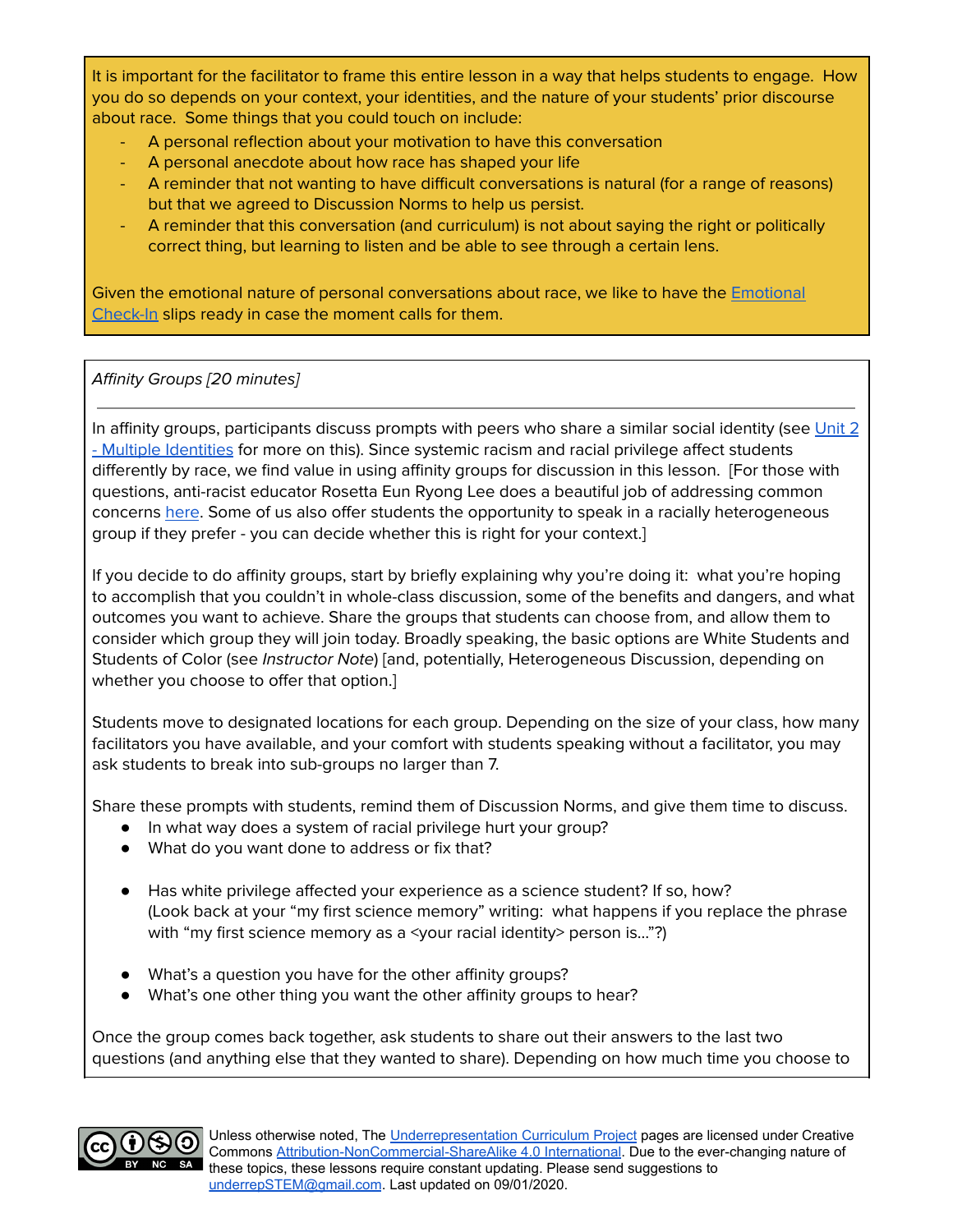allot to this activity, this may lead to further discussion.

#### **Instructor Note:**

Allowing students to self-select into an appropriate affinity group is critical: we cannot always tell by looking how a student identifies racially, and some students may hold multiple racial identities (i.e. may identify both as white and as a student of color). Do clarify for students that they should only join an affinity group for an identity that they have - this is not the time to learn more about an identity that they do not have.

If your class size allows, let students of color break into sub-groups by racial identity (i.e. Latinx, Black, Native, etc.). While students of color share certain elements of their experience, the goal is to find as much affinity as possible and the experience of an Japanese-American student might be very different than that of a Black student. Depending on your context, this may not be possible and it's important not to leave any students without someone to speak with.

If your context allows, you may want to recruit facilitators from outside of your class to help facilitate affinity group conversations. Students are capable of speaking without a facilitator, and having more facilitators may not be possible, but it can be a nice addition if possible. Whether you participate in the group that aligns with your identity is up to you, of course. Reasons for participating include modelling how we are all still learning and growing (it's not just for kids) and for being able to facilitate conversation; reasons for not participating include giving students more opportunities to lead difficult conversations and because the conversation may be more open and honest without you there.

Optional: Structured Academic Controversy about Affirmative Action [25 minutes]

A Structured Academic [Controversy](https://teachinghistory.org/teaching-materials/teaching-guides/21731) is a routine for exploring contentious issues, borrowed from history instructors, that moves beyond the either/or framing of debate. Instead, students develop skills of deep listening and understanding all positions on questions that have many answers.

In this activity, students apply this structure to the claim: "Affirmative action on campus does more harm than good." The structure is laid out in this [handout.](https://docs.google.com/document/d/1qffwVnZObDAY0PFdXQ_zATZtxEjY9A8uAw54NfS2vHI/edit?usp=sharing) Instructors should make one copy for each student, as well as half as many copies of each of these brief articles articulating the [YES](https://ideas.time.com/2012/10/12/why-we-still-need-affirmative-action/) and [NO](https://stanfordmag.org/contents/the-case-against-affirmative-action) positions. [These readings were chosen because they were concise articulations of each position; please feel free to substitute your own to match the reading level of your students and time allotted.] It can be fruitful, if you have capacity, to assign students to the position that is not what they believe.

**If you've already done Unit 1 - Why Does [Representation](http://underrep.com/lessons/1-WhyDoesRepMatter.pdf) Matter**, you may remind students that the comments of Chief Justice Roberts were made in the context of Fischer vs. University of Texas, an affirmative action-related case.

#### **Instructor Note:**

This activity, and many in the URC, embodies a tension: it is important for students to learn to listen and discuss across disagreement and we must not create settings in which our students' humanities are in question. Make sure that your exploration of affirmative action does not open up a space for any student, especially students of color, to feel like the class is having an intellectual discussion about whether they deserve to be in the room. (This balance



Unless otherwise noted, The *[Underrepresentation Curriculum](https://underrep.com/) Project* pages are licensed under Creative Commons [Attribution-NonCommercial-ShareAlike 4.0 International](https://creativecommons.org/licenses/by-nc-sa/4.0/). Due to the ever-changing nature of these topics, these lessons require constant updating. Please send suggestions to [underrepSTEM@gmail.com](mailto:underrepSTEM@gmail.com). Last updated on 09/01/2020.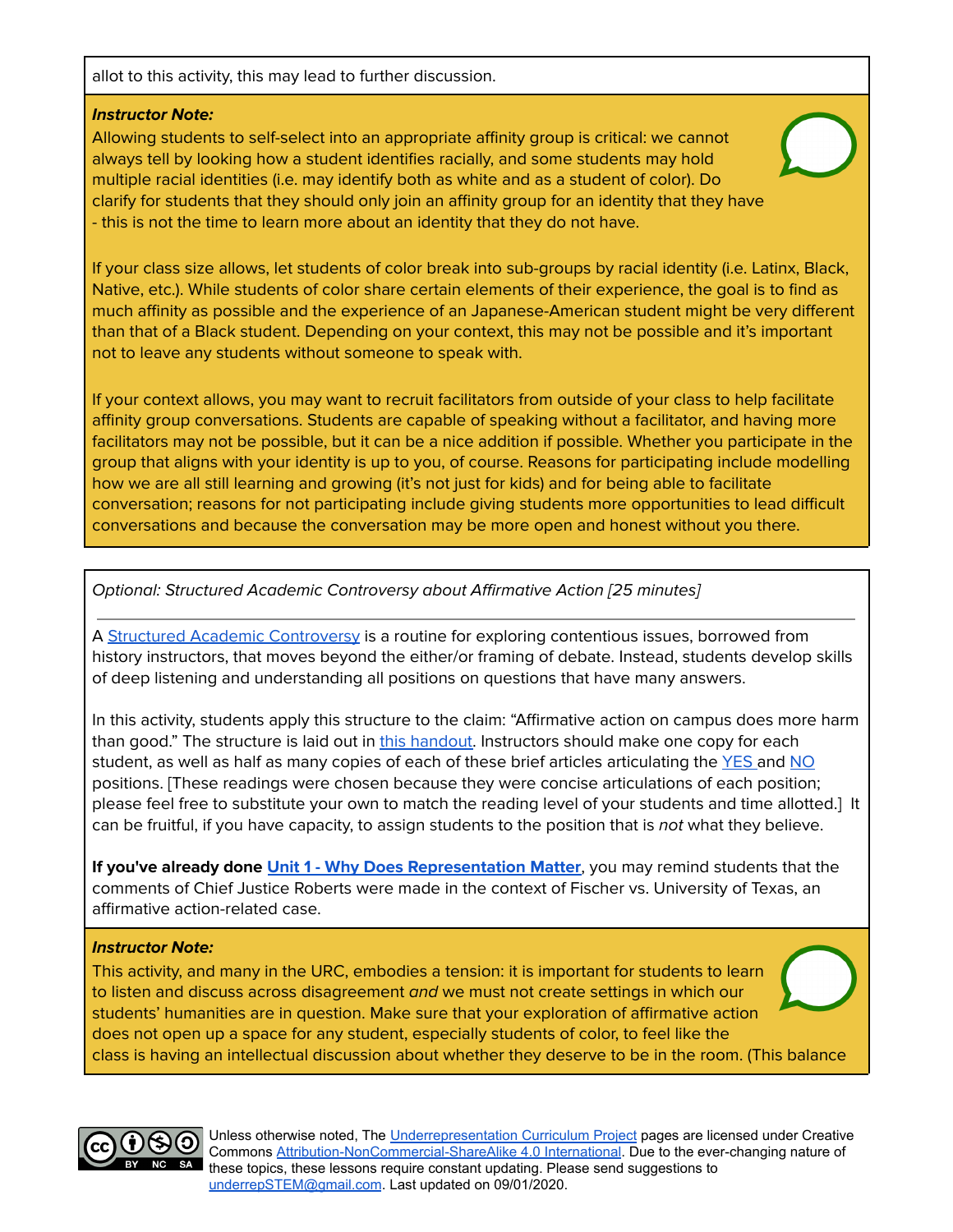and tension highlight, in some ways, the difference identified in the Discussion Norms between safety and comfort: hearing someone present a new view might be uncomfortable, but hearing that you don't belong might be unsafe.)

Optional: Discussing Racial Privilege at Our School [20 minutes]

Having discussed racial privilege as a societal reality, it can be important to bring the learning closer to home. If we cannot apply these conversations to our own communities, what's the point? For a refresher on the activities below, see Unit 0 - [Setting](http://underrep.com/lessons/0-Lesson0.pdf) the Stage.

- Activity: Ask students to do a [Spectrum](https://docs.google.com/document/d/1YfzoT1KccTlEVdvCO8QBqZ1HpoIVRwbzfomewf92quE/edit#heading=h.vlpa5xqu29yp) Activity with the question: "Is there a system of racial privilege at our school?" As you facilitate the whole-class discussion, keep an eye out for whether there are differences along racial lines as to where students are standing - noting this can deepen discussion.
- Activity: Use an [Anonymous](https://docs.google.com/document/d/1YfzoT1KccTlEVdvCO8QBqZ1HpoIVRwbzfomewf92quE/edit#heading=h.505sdx6g7lft) Poll to ask students: "what examples of unearned racial privilege have you seen here at our school?" Ask students to use the up-vote feature to identify examples that they have seen, and then reset the voting and ask them to use the up-vote feature to identify examples that they would like to discuss as a class.
- *●* Activity: [Write/Pair/Share](https://docs.google.com/document/d/1YfzoT1KccTlEVdvCO8QBqZ1HpoIVRwbzfomewf92quE/edit#heading=h.cu5obj8ymw00)
	- *○* Whose responsibility is it to dismantle systems of privilege?
	- *○* Who can?
	- *○* How can privilege be used to dismantle systems of privilege?
	- *○* How can those who do not benefit from privilege work to dismantle systems of privilege?

#### **Post-Lesson Homework**

Reflective Debrief & Optional Further Reading

Students can write in response to some or all of the following prompts. Instructors can decide whether to collect this writing or not, and whether to ask students to put their names on it or not, understanding that students may write differently depending on these choices.

- 1. How did today feel to you? List any emotions that arose, and choose a few to write more about.
- 2. Consider one of your identities, racial or otherwise, that gives you unearned privilege. How does it feel to consider yourself as the recipient of privilege?
- 3. Consider one of your identities, racial or otherwise, where systems of privilege leave you marginalized. How does it feel to consider yourself as someone who doesn't have privileges other people do?
- 4. Did you learn anything today that was new to you?
- 5. How might someone say the underrepresentation we see in science is an example of racial privilege for some?
- 6. How has your racial identity shaped your experience as a science learner?
- 7. In a few sentences, articulate how someone in favor of affirmative action would justify their position. Then do the same for someone against affirmative action.